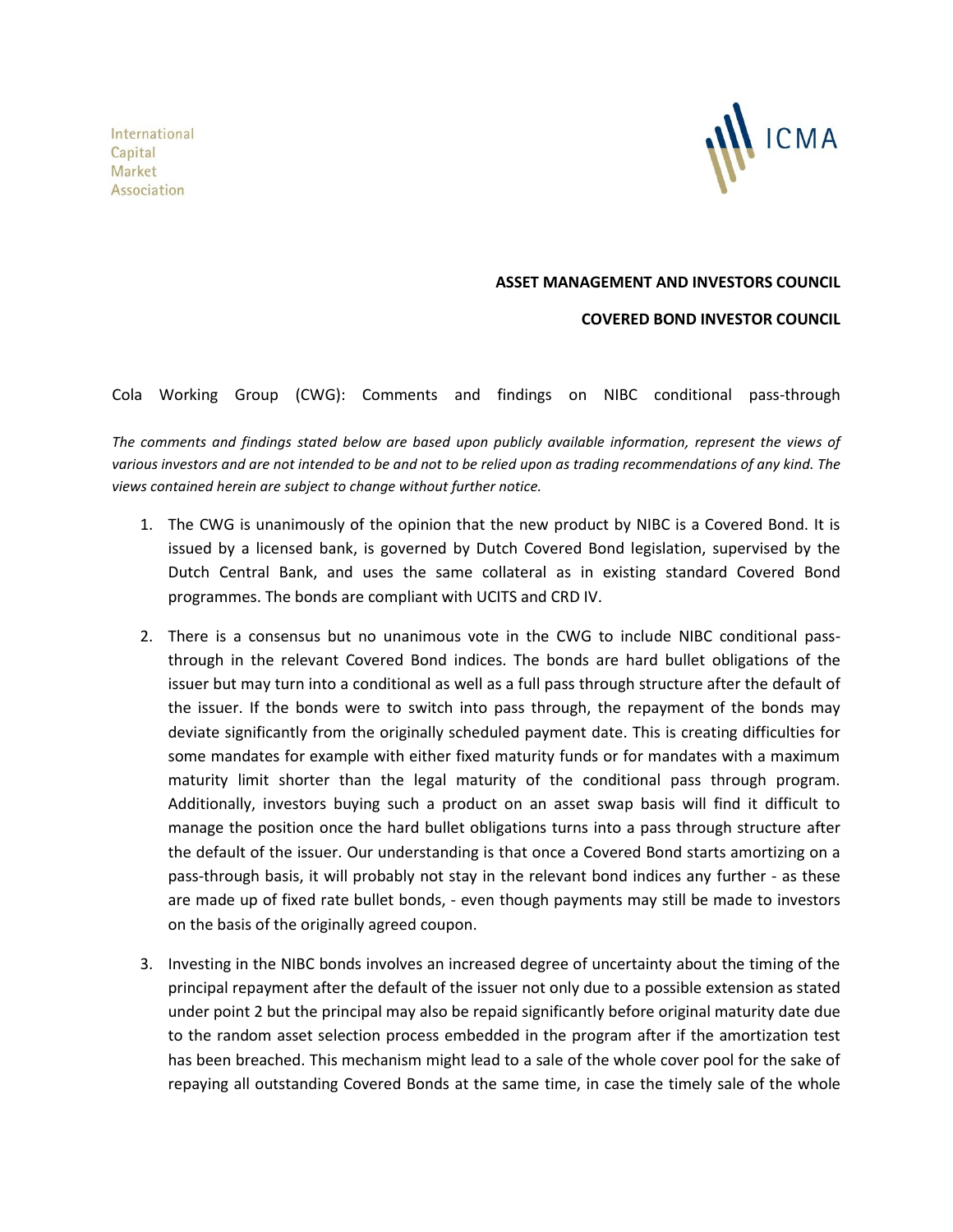cover pool creates sufficient proceeds (in a full pass-through scenario). This is different from hard bullet programmes following the default of the issuer.

A hard bullet structure is of course also subject to early repayment risk. In the NIBC structure – once the programme has shifted from conditional to full pass-through, after having breached the 15% OC - the investor might be repaid early even without having had an CBC event of default if the assets are performing relatively well and overcollateralization is still intact but just below the required level. Within a hard bullet structure, following the issuer insolvency early repayment occurs if the assets' quality deteriorates, leading to an event of default and having rating implications because the coverage of outstanding bonds has become insufficient. Within the full pass-through scenario proceeds from the obligation to sell the whole pool may be sufficient to repay all outstanding bonds ahead of schedule but without necessarily having a negative rating impact. Indeed the fully delinked rating approach states de facto that a bond may remain well in the investment grade post issuer insolvency but still does not pay according to original bond schedule but possibly ahead of schedule.

The cash flow characteristics summarised under points 2 and 3 above cause some concerns and possibly asymmetries, when a conditional pass through / pass through is included in the current investment universe defined by the relevant Covered Bond indices. Accordingly, occasions may occur where mandates in need of a fixed cash flow structure or with restrictions regarding the maximum allowed maturity of individual bonds in a portfolio refrain from buying these structures in order to fully comply with their guidelines also in a strict interpretation, i.e. despite the fact that the bonds are hard bullet maturities as long as the issuer is solvent. If conditional pass through / pass through were to gain further weight in the relevant indices, this could create a relevant deviation between the investible universe of bonds and the benchmark the portfolio is measured against.

- 4. In a conditional pass through structure, the usual and almost natural mismatch between underlying assets and outstanding bonds which creates amongst other things the liquidity risk in a post insolvency scenario for hard bullet covered bond programmes is mitigated by the more flexible repayment schedule as described above. Accordingly, NIBC is not using derivates like e.g. interest rates swaps to mitigate ALM risks. To that extend, no counterparty risk occurs.
- 5. From an economic point of view, the CWG does not see a material difference between an ultralong soft bullet structure (e.g. 25 years) and a conditional pass-through one. This statement needs to be seen in the light of net asset value perspective (NAV). It has to be noted however that in case of NIBC, there is a obligation for the cover pool administrator in the full passthrough scenario to constantly (every 6 months) check, whether a sale of the cover assets is sufficient to repay outstanding bonds which might lead to in turn to different cash flow structures. The sale of assets is also mandatory.
- 6. In the view of the CWG, the emergence of NIBC has again brought light to a weakness in the rating agencies methodology from the investor's perspective – for good or for bad: the